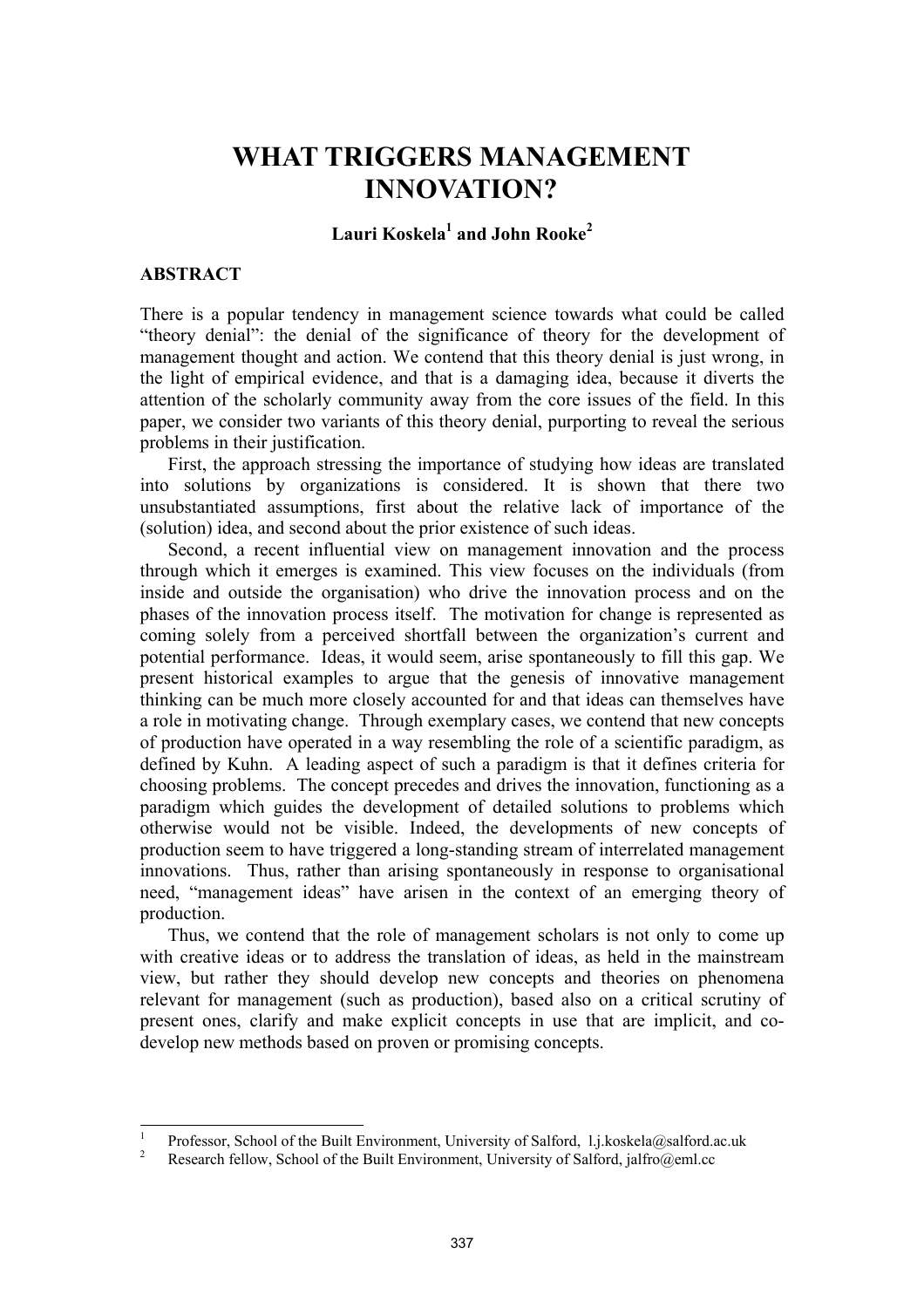## **KEY WORDS**

Management innovation, theory.

## **INTRODUCTION**

The last two sentences in the paper by Morris and Lancaster (2006), titled "Translating management ideas" and addressing the introduction of lean management into the construction industry, are as follows:

Or, as policy makers pursue other management ideas, lean will become outdated and its attractiveness decline. Such is the nature of fashion.

To those, who have tried to promote lean construction as a theory-based innovation, this allusion to lean as a management fashion is certainly disappointing, if not disturbing. However, that paper is not an outlier in the research literature. Rather, it exemplifies a popular tendency in management science towards what could be called "theory denial": the denial of the significance of theory for the development of management thought and action.

We contend that this theory denial is wrong, in the light of empirical evidence, and that it is a damaging idea, because it diverts the attention of the scholarly community away from the core issues of the field. In this paper, we consider two variants of this theory denial, purporting to reveal the serious problems in their justification. Thus, first, the underlying ideas of "idea translation" (which have provided the intellectual basis for the mentioned paper by Morris and Lancaster) are critically considered. Second, we examine the framework of management innovation, as recently introduced by Birkinshaw, Hamel and Mol. The paper finishes with concluding remarks.

## **TRAVELING OF IDEAS**

In the influential writing of Czarniawska & Joerges (1996), the importance of studying how ideas are translated into solutions by organizations is promulgated as follows:

With some exaggeration, one can claim that most ideas can be proven to fit most problems, assuming good will, creativity and a tendency to consensus. It is therefore the process of translation that should become the concern, not the properties of ideas.

It is thus implied that management ideas as such, although necessary as ingredients, do not play a major role; it is not important how good they are, as it is the implementation process that makes them to work (or not) in a particular situation. But where do the ideas, so necessary but as such insufficient, come? Czarniawska and Joerges (1996) have the following answer:

Most ideas always float in between time/space; it is the repetitive touch downs in local places/moments which make the difference.

Where does this lead us? The implication is that the community of management scholars should not invest time and energy into developing and testing theories to stimulate new managerial solutions, as the management ideas needed exist already and their properties, anyway, are not the concern.

Let us more closely examine the claims of Czarniawska and Joerges. First: "that most ideas can be proven to fit most problems, assuming good will, creativity and a tendency to consensus." However, as the wording indicates, they do not provide that proof. In our opinion, no such proof can be given to this vaguely formulated claim.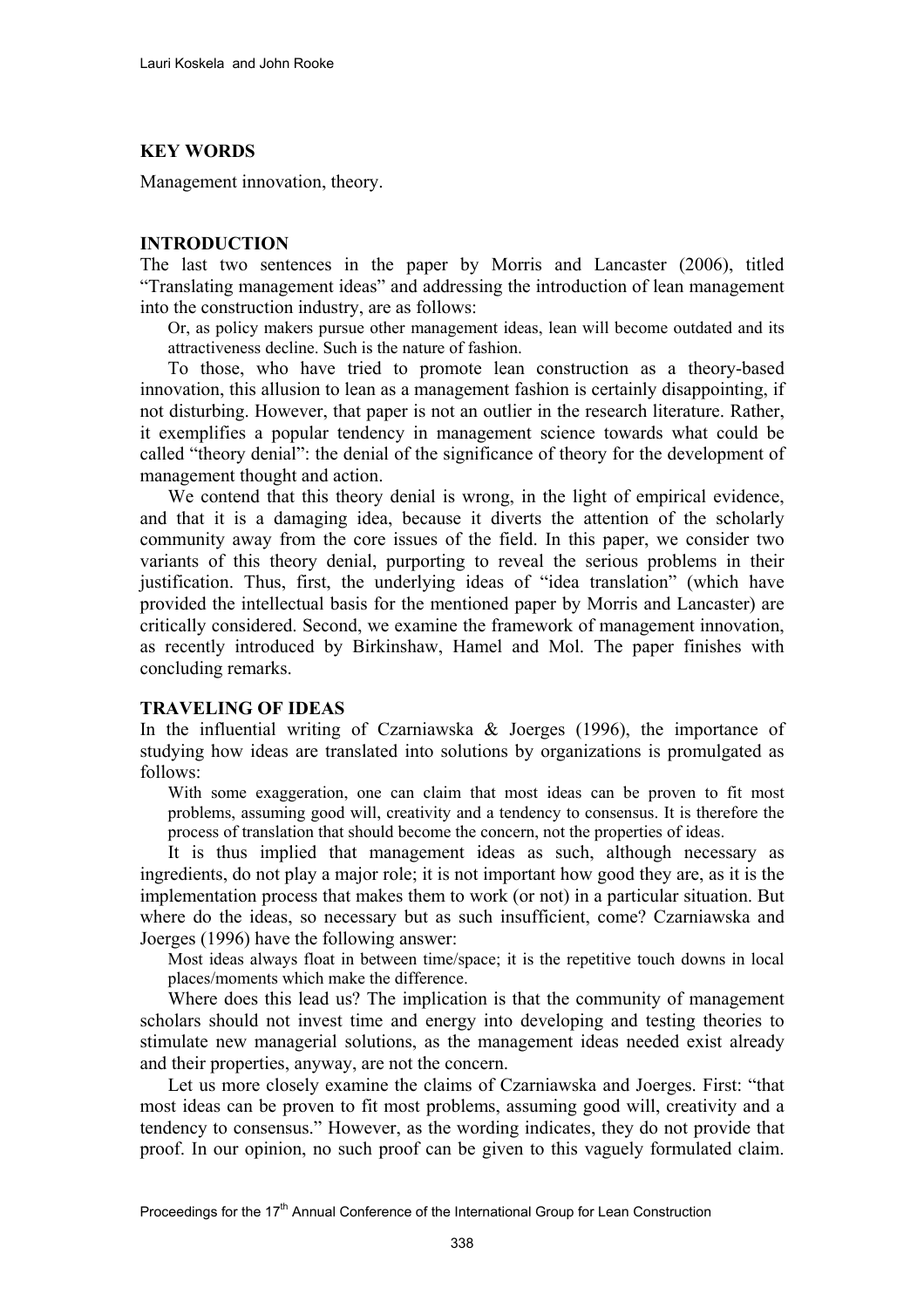Different parties will namely disagree on how "to fit" and "most" should be defined, and what were the finite groups of ideas and problems, from which we take the "most" into consideration. However, common sense says that there are a myriad of management ideas and likewise a myriad of problems, and only by extremely stretching the meaning of "to fit", there could be any hope of most ideas fitting to most problems. But there is an even more significant argument in play here. The value of a management idea does not lie in our ability to make it fit reality, or even in its availability for describing, or explaining reality. Surely, for management research, the only question can be 'does it help improve performance?' This is a much tougher test – and this is where many ideas can be expected to fail<sup>3</sup>.

Second: "Most ideas always float in between time/space…" We think that this, implicitly, refers to the principle of plenitude, as named by Lovejoy (1936). According to this principle, all generic possibilities will be actualized. Lovejoy contends that this principle has existed throughout history. Hintikka (1976) pinpoints one specific variant of this principle, related to scientific and practical knowledge, as voiced by Aristotle in Metaphysics:

But if one were to separate the first point from these additions [...] one must [...] reflect that, while probably each art and each science has often been developed as far as possible and has again perished, these opinions, with others, have been preserved until the present like relics of the ancient treasure. Only thus far, then, is the opinion of our ancestors and of our earliest predecessors clear to us.

According to Hintikka, in Aristotle's intentions, the principle can be formulated: No unqualified possibility remains unactualized through an infinity of time. Thus, in the infinite past, every idea must have been invented $4$ .

Paradoxically, although we found here that the underlying idea of Czarniawska and Joerges itself, the principle of plenitude, can be traced to the beginning of known philosophy, and has thus indeed "always floated", we cannot accept the general claim that most ideas have always existed. Namely, the corollary to this principle is that there are never or at least few new ideas. It would not be too difficult to falsify this, by listing historically new organizational forms, technologies or basic scientific ideas.

The conclusion thus is, that the ideas of Czarniawska and Joerges lie on shaky and unsubstantiated grounds – it would be imprudent to stop searching for new ideas or evaluating ideas, based on their advice.

#### **MANAGEMENT INNOVATION**

Birkinshaw, Hamel and Mol (2008) present a tightly argued view on management innovation and the process through which it emerges. They distinguish between management ideas, on the one hand, and management practices, processes and techniques, together with organizational structures, on the other. Their focus is on the individuals (from inside and outside the organisation) who drive the innovation process and on the phases of the innovation process itself. However, the relationship between ideas and change at the operational level is not made explicit. This omission impoverishes their conception of how such ideas arise and drive innovation. Thus, the

<sup>&</sup>lt;sup>3</sup> The force of the ideas to be considered later in this paper, in relation to management innovation, is that they are shown to have passed this test. 4

<sup>&</sup>lt;sup>4</sup> Interestingly, this had an influence to the method of Aristotle (Hintikka 1976). He believed to be able to solve each problem just by critically comparing the teachings of his predecessors.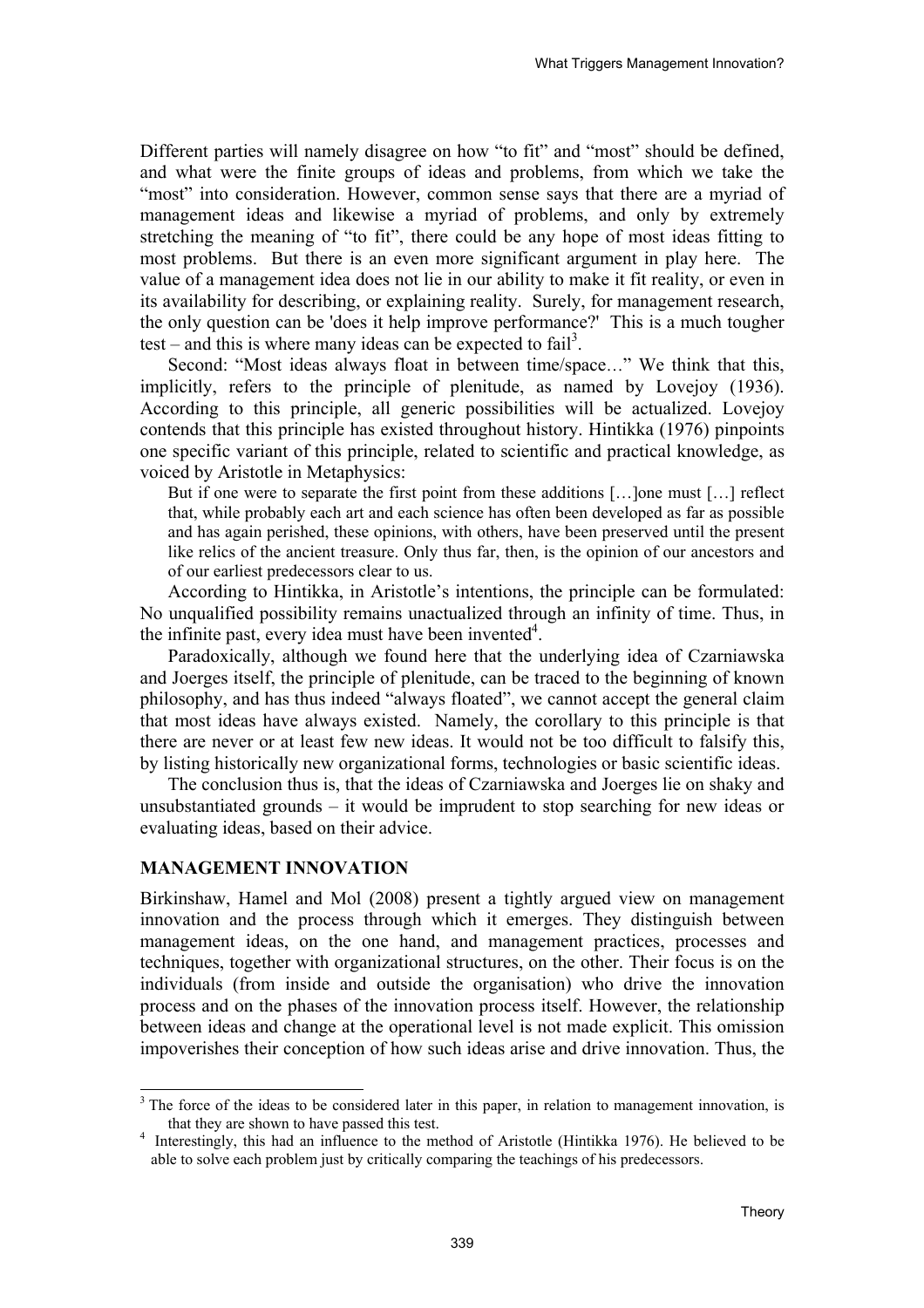motivation for change is represented as coming solely from a perceived shortfall between the organization's current and potential performance; ideas, it would seem, arising spontaneously to fill this gap.

In what follows, we present historical examples to argue that the genesis of innovative management thinking can be much more closely accounted for and that ideas can themselves have a role in motivating change. We take three examples: the Modern assembly line; total quality management (TQM); and the Toyota production system (TPS). Each of these is identified by Birkinshaw et al as a management innovation, though only for the purposes of definition: they make no attempt to examine the specific circumstances in which any of these advances occurred.

#### **MODERN ASSEMBLY LINE**

First, consider the modern assembly line. For most of us, the concept of mass production brings to mind the moving belt conveyor. This concrete and ubiquitous manifestation of Ford's innovative thinking seems to do more than symbolize his revolutionary influence on manufacturing; often, it masks the generic nature of that thinking. Thus:

The thing is to keep everything in motion and take the work to the man and not the man to the work. That is the real principle of production, and conveyors are only one of many means to an end. (Ford 1926)

Arguably, it was the conception of production as a flow of materials and product that provided the inspiration for the assembly line (Koskela 2000).

## **TOTAL QUALITY MANAGEMENT**

A similar observation can be made with regard to Total Quality Management. This is characterized by Birkinshaw et al as both an idea and an innovation, thus leaving some doubt as to how the two levels are to be distinguished in this case. In fact, the seminal idea of Total Quality Management can precisely be pinpointed. Shewhart, the father of the quality movement, states (1939):

Looked at broadly there are at a given time certain human wants to be fulfilled through the fabrication of raw materials into finished products of different kinds.

These wants are statistical in nature in that the quality of a product in terms of physical characteristics wanted by one individual are not the same for all individuals. The first step of the engineer in trying to satisfy these wants is therefore that of translating as nearly as possible these wants into the physical characteristics of the thing manufactured to satisfy these wants. In taking this step intuition and judgement play an important role as well as the broad knowledge of the human element involved in the wants of individuals. The second step of the engineer is to set up ways and means of obtaining a product which will differ from the arbitrarily set standards for these quality characteristics by no more than may be left to chance.

Thus, the underlying idea is that the focus of production management should be the satisfaction of customer wants. This idea is so widely accepted today that it is easy to forget that it was once new; we need to remind ourselves of the contrast between this view and the mass production conception which stressed the reduction in unit cost through the increase in production volume. Shewhart's idea, of course, led to the innovation of statistical quality control, further developed by Deming, Feigenbaum and Juran. There is clear evidence here for the historical precedence of the ideas, which existed in a clearly worked out form prior to their adoption first, to an extent, in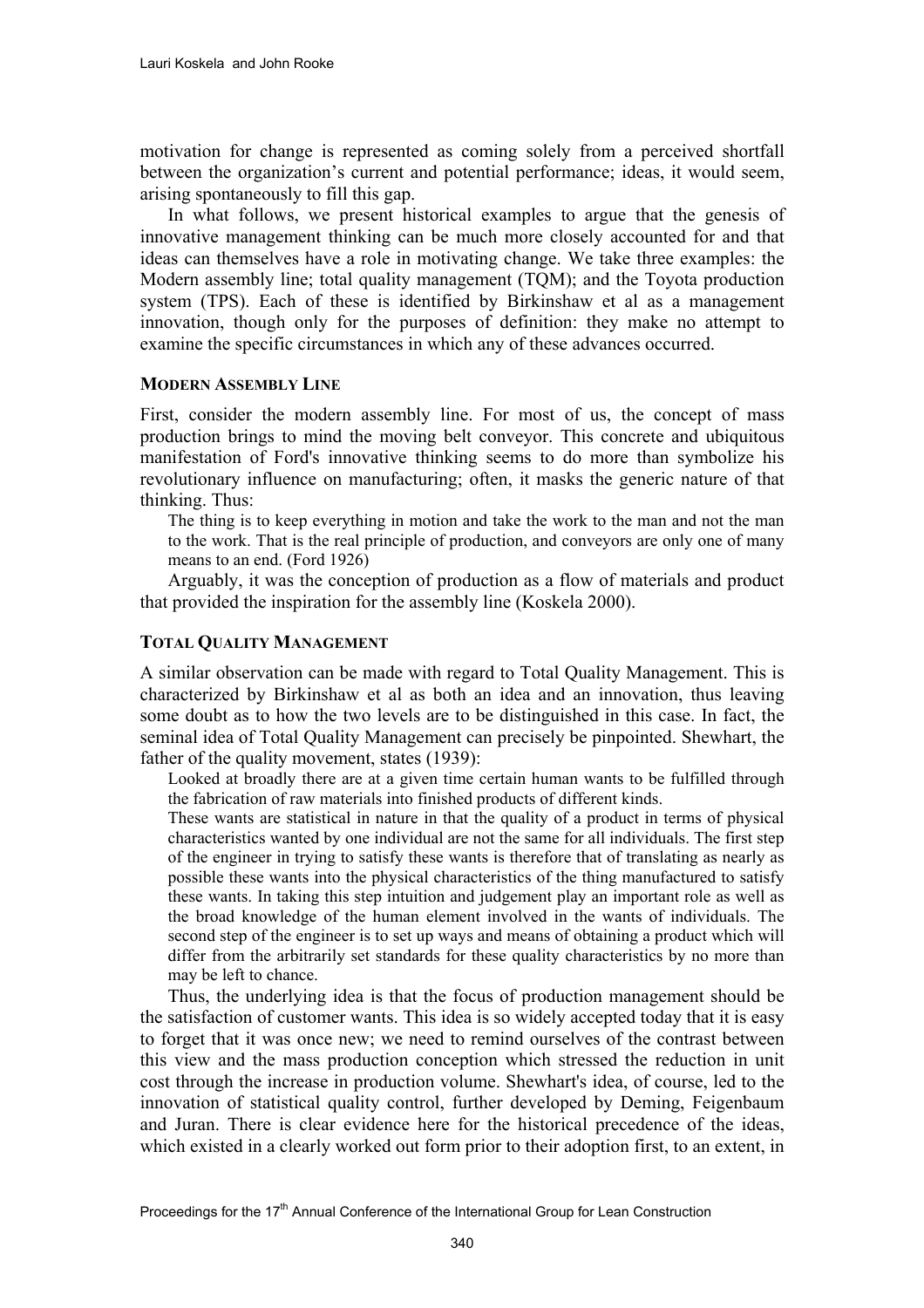the US war effort and then, more dramatically, in the Japanese post-war recovery. The development of TQM relied on a further distinction between 'q', the consistent achievement of product specifications and 'Q', the value delivered to the customer. Gradually, TQM emerged in Japan and diffused to the West. The recently popular Six Sigma approach is little more than a revised and renamed version of statistical quality control, rather than a different approach merely positioned as a successor to TQM for the sake of acceptance, as Birkinshaw & al. imply.

How should we interpret the emergence and evolution of Total Quality Management and related approaches? It would seem that the understanding of production as fulfilment of human wants – or 'customer needs', in modern parlance – has operated in a way resembling the role of a scientific paradigm, as defined by Kuhn (1970). A leading aspect of such a paradigm is that it defines criteria for choosing problems. Thus, the leading problem of production becomes the problem of satisfying customer needs (rather than, say, the problem of delivering work to the worker). The terms in which the problem is conceived and stated determine the outlines of the solution that will be arrived at.

## **TOYOTA PRODUCTION SYSTEM**

A similar point may be made with regard to the TPS. It is generally agreed that the elimination of waste is the hallmark of this system, but how did waste become such a visible and fruitful focus for attention? Shingo (1988), a long-standing consultant to Toyota and a chief architect of the system, is explicit about the theoretical development that led to this visibility:

Production is a network formed by intersecting axes of process (y axis) and operation (x axis). The two phenomena lie on different axes and their flows are, by nature, dissimilar. [...]

Process refers to the flow of products from one worker to another, that is, the stages through which raw materials gradually move to become finished products.

Operation refers to the discrete stage at which a worker may work on different products, i.e. a human temporal and spatial flow that consistently centers around the worker.

He criticises his Western interpreters for failing to properly make this distinction:

The West, therefore, ended up imagining that processes and operations are nothing more than overlapping phenomena lying on a single axis. [...] We can see where this led. Some people thought that production as a whole would improve once you improved operations, the smallest units.

Unfortunately, only the waste of underutilized resources can immediately be found by looking within operations. When production is seen instead as the flow of materials, it is possible to readily see such important wastes as rework, inspection, transfer and waiting, which led more or less directly to the basic JIT methods of elimination of separate inspection, cell production and pull production control, and later to many more related methods. It is noticeable that Shingo is here using a timebased flow concept similar to that used by Ford, but using it in a new way. Thus, again, the concept precedes and drives the innovation, functioning as a paradigm which guides the development of detailed solutions to problems which otherwise would not be visible.

A second key aspect of the TPS is often said to be the company's approach to learning, a popular source for discussion being Spear and Bowen (1999), who draw on sustained participant observation to suggest that the 'Toyota DNA' consists in the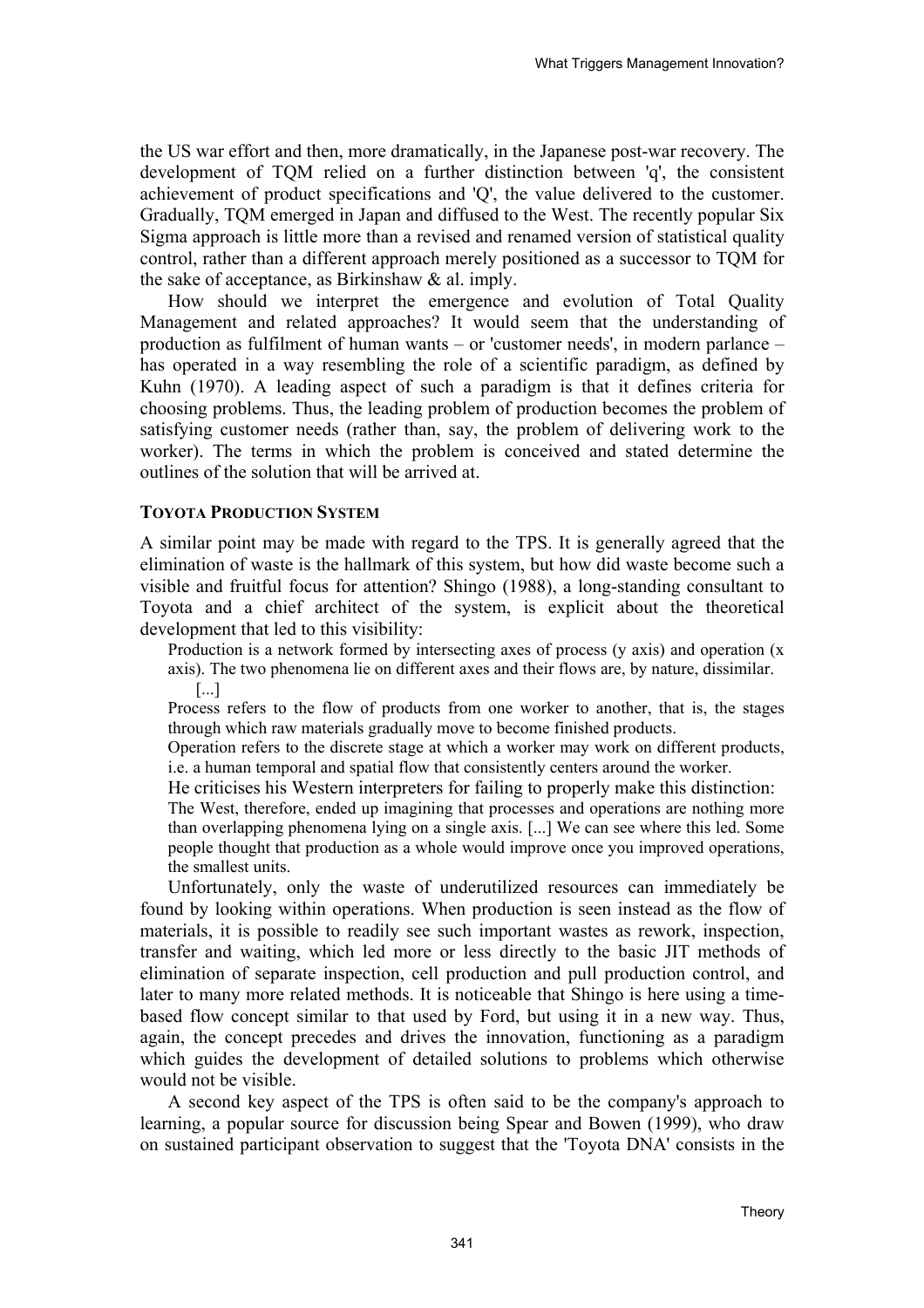use of scientific method as a facilitator to learning and improvement. Thus, whenever Toyota initiates an improvement it is establishing a clearly specified hypothesis which is then tested in a rigorous manner. Though they find the system to be well established and unambiguous in practice, yet Toyota workers are unable to state in explicit terms what it is they are doing. This leads Spear and Bowen (1999) to assume that: "The system grew naturally out of the workings of the company over five decades"

However, the scientific method described by Spear and Bowen can be seen as a systematic use of the Plan, Do, Check, Act (PDCA) cycle which was devised by Shewhart in the 1930's and introduced into Japan by Deming as part of the post-war construction effort. The foundational ideas are clearly visible in Shewhart's (1931) original presentation:

It may be helpful to think of the three steps in the mass production process as steps in scientific method. In this sense, specification, production, and inspection correspond respectively to making a hypothesis, carrying out an experiment, and testing the hypothesis. The three steps constitute a dynamic scientific process of acquiring knowledge. […] Mass production viewed in this way constitutes a continuing and self corrective method for making the most efficient use of raw and fabricated materials.

This method has been widely taught in Japan since 1950, as stated by Deming (Walton 1986):

The Shewhart cycle was on the blackboard for top management for every conference beginning in 1950 in Japan. I taught it to engineers - hundreds of them - that first hot summer. More the next summer, six months later, and more six months after that. And the year after that, again and again.

Thus, the true significance of Spear and Bowen's finding would appear to be that Toyota has taken the teachings of Deming seriously.

## **CONCLUSIONS**

In conclusion, the landscape of management innovation illustrated through these examples looks starkly different from that portrayed by Birkinshaw et al. The development of new concepts of production seems to have triggered a long-standing stream of interrelated management innovations. Thus, rather than arising spontaneously in response to organisational need, "management ideas" have arisen in the context of an emerging theory of production in which key concepts such as 'flow' and 'learning cycle' figure strongly. These theoretical concepts function as 'mother lodes' which can be mined for decades for innovations.

## **CONCLUDING REMARKS**

Thus, the results of our analyses support a different and more precisely defined role for management scholars than is suggested by Czarniawska and Joerges, who call for management scholars to address the translation of pre-existing ideas, or Birkinshaw and his co-authors, who call only for management scholars to be more creative in the development of new ideas. We suggest a much more focused and systematic task to: (1) develop and test new concepts and theories on phenomena relevant for management (such as production, largely neglected by management scholars), based also on a critical scrutiny of present ones; (2) clarify and make explicit those concepts in use that are implicit; and (3) co-develop new methods based on proven or promising concepts. In this way, management theorising should be focused, not only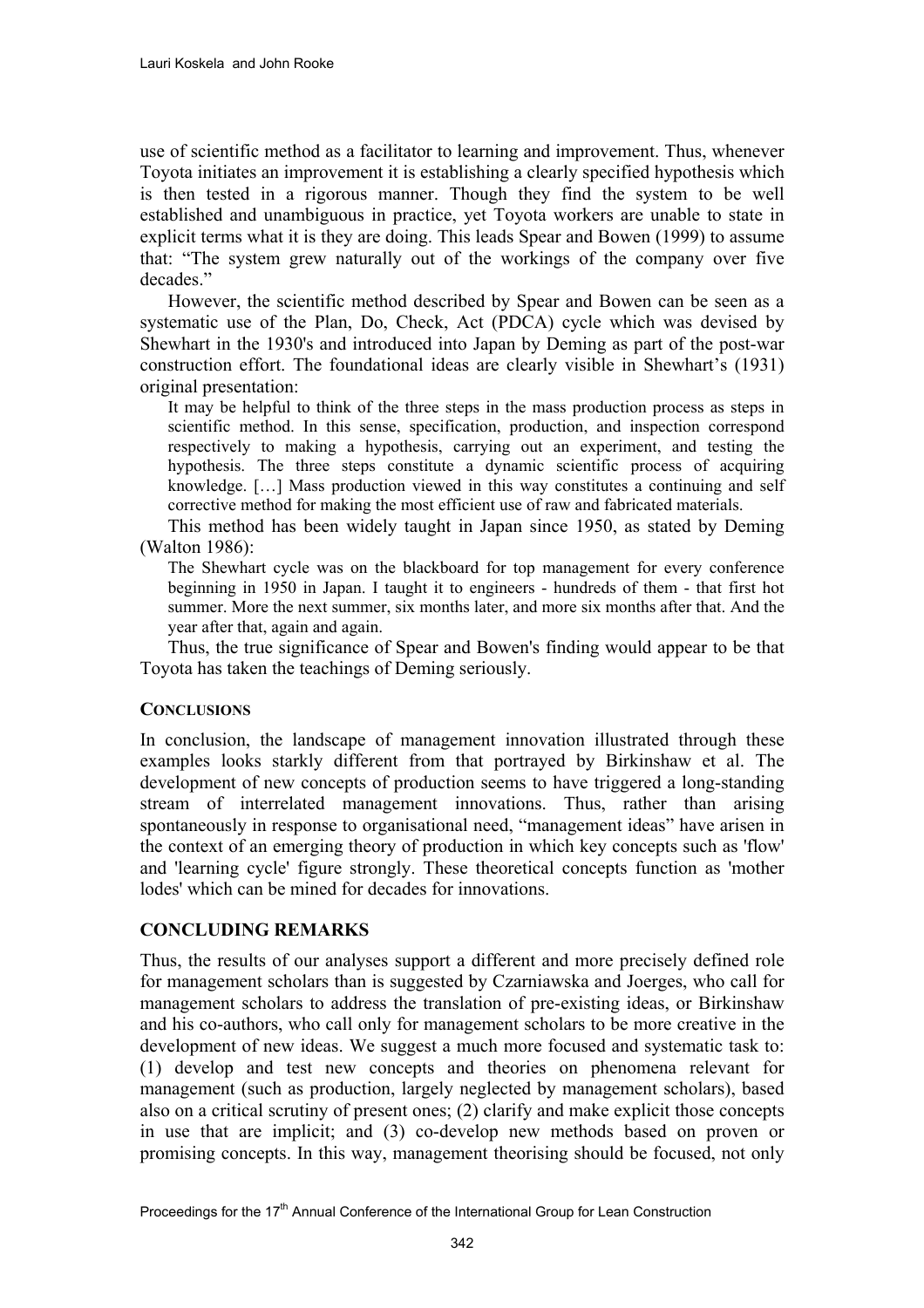on problems in management practice but also, crucially, on creating conceptual and theoretical understanding of the phenomena involved in management. Thus, problems in management practice can be solved and opportunities utilized through the innovation inspired by management theory. We suggest this as a way to assure the relevance of developments in management science, and its sub domains, such as operations management and construction management.

## **REFERENCES**

Aristotle. Metaphysics. Translated by W. D. Ross.

- Birkinshaw, J., Hamel, G. & Mol, M. J. (2008) Management Innovation, Academy of Management Review, 33(4):825-845.
- Czarniawska, Barbara & Joerges, Bernward (1996) Travels of ideas. In: Barbara Czarniawska-Joerges et al. (ed.) Translating organizational change. de Gruyter.
- Ford, Henry. (1926) Today and Tomorrow. Doubleday, Page & Co., Garden City. (Available as reprint edition: Productivity Press, Cambridge MA. 1988. 286 p.
- Hintikka, Jaakko (1976) Gaps in the Great Chain of Being: An exercise in the Methodology of the History of Ideas. Proceedings and Addresses of the American Philosophical Association, Vol. 49, pp. 22-38.
- Hintikka, Jaakko (1981) Aristotle on the possibilities in time. In: Reforging the great chain of being: studies of the history of modal theories. Ed. By Simo Knuuttila Springer Science & Business.
- Koskela, L. (2000) An exploration towards a production theory and its application to construction. VTT Technical Research Centre of Finland, VTT Publication 408.
- Kuhn, Thomas S. (1970) The Structure of Scientific Revolutions. The University of Chicago Press, Chicago. Second, enlarged edition. 210 p.
- Lovejoy, A. (1936), The Great Chain of Being: A Study of the History of an Idea, Harvard University Press, Cambridge, Mass.
- Morris, Timothy and Lancaster, Zoë (2006) Translating Management Ideas Organization Studies 27; 207
- Shewhart, W.A. (1931) Economic Control of Quality of Manufactured Product. Van Nostrand, New York. 501 p.
- Shingo, Shigeo. (1988) Non-stock production. Productivity Press, Cambridge, Ma. 454 p.
- Spear, S. & Bowen, H.K. (1999) Decoding the DNA of the Toyota production system. Harvard Business Review, Sept-Oct, pp. 96 - 106.
- Walton, Mary. (1986) The Deming Management Method. Putnam, New York. 262 p.